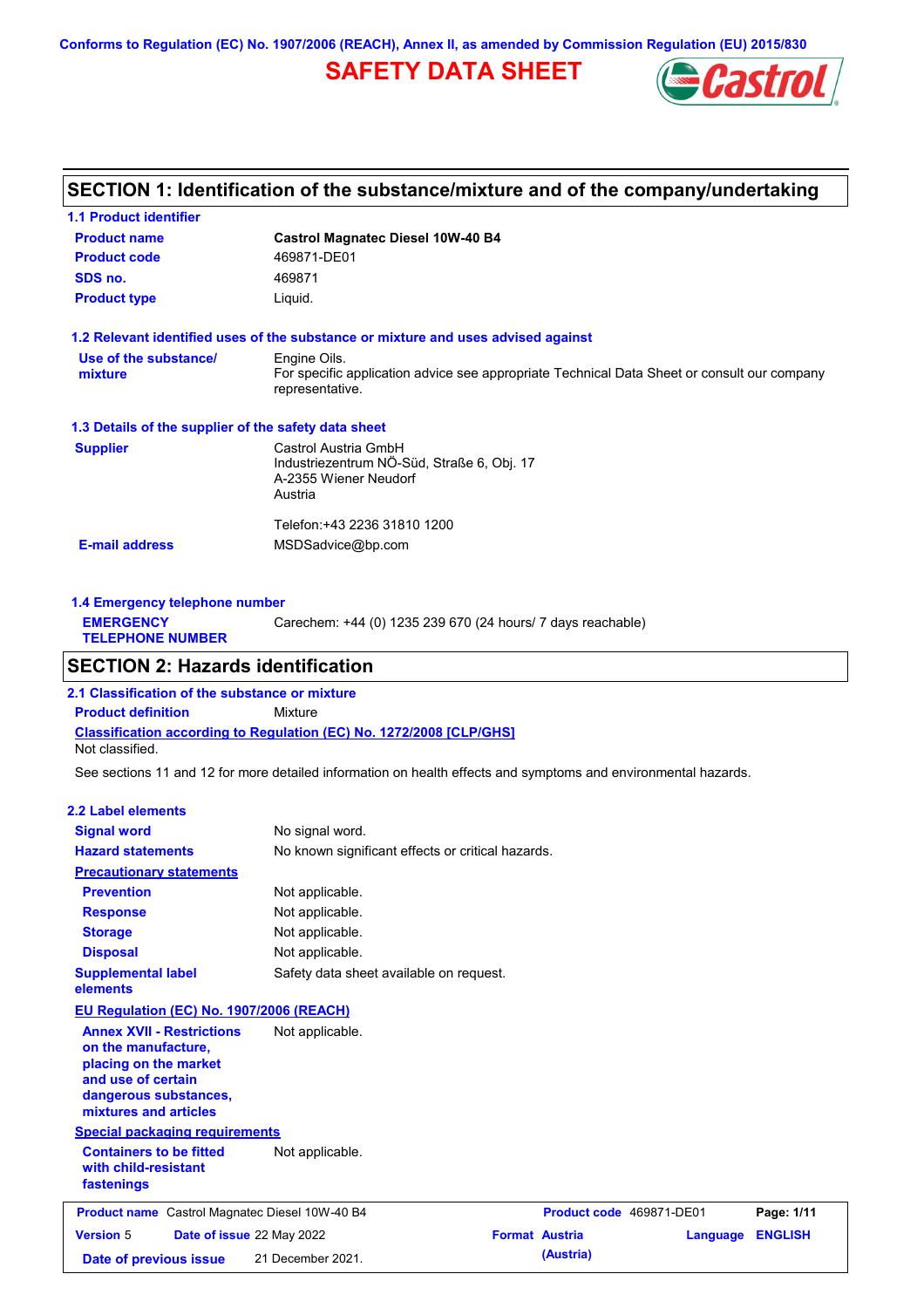# **SECTION 2: Hazards identification**

| <b>Tactile warning of danger</b>                                                                                         | Not applicable.                                                                                                                                                                                                                                                                                                                                                        |
|--------------------------------------------------------------------------------------------------------------------------|------------------------------------------------------------------------------------------------------------------------------------------------------------------------------------------------------------------------------------------------------------------------------------------------------------------------------------------------------------------------|
| 2.3 Other hazards                                                                                                        |                                                                                                                                                                                                                                                                                                                                                                        |
| <b>Results of PBT and vPvB</b><br>assessment                                                                             | Product does not meet the criteria for PBT or vPvB according to Regulation (EC) No. 1907/2006.<br>Annex XIII.                                                                                                                                                                                                                                                          |
| <b>Product meets the criteria</b><br>for PBT or vPvB according<br>to Regulation (EC) No.<br><b>1907/2006, Annex XIII</b> | This mixture does not contain any substances that are assessed to be a PBT or a vPvB.                                                                                                                                                                                                                                                                                  |
| Other hazards which do<br>not result in classification                                                                   | Defatting to the skin.<br>USED ENGINE OILS<br>Used engine oil may contain hazardous components which have the potential to cause skin<br>cancer.<br>See Toxicological Information, section 11 of this Safety Data Sheet.<br>Experimental data on one or more of the components has been used to determine all or part of<br>the hazard classification of this product. |

### **SECTION 3: Composition/information on ingredients**

Mixture

#### **3.2 Mixtures**

#### **Product definition**

Highly refined base oil (IP 346 DMSO extract < 3%). Proprietary performance additives.

| <b>Product/ingredient</b><br>name                                                                                                                                        | <b>Identifiers</b>                                                                   | %   | <b>Regulation (EC) No.</b><br>1272/2008 [CLP]                             | <b>Type</b> |
|--------------------------------------------------------------------------------------------------------------------------------------------------------------------------|--------------------------------------------------------------------------------------|-----|---------------------------------------------------------------------------|-------------|
| Distillates (petroleum), hydrotreated<br>heavy paraffinic                                                                                                                | REACH #: 01-2119484627-25<br>EC: 265-157-1<br>CAS: 64742-54-7<br>Index: 649-467-00-8 | -≤5 | Asp. Tox. 1, H304                                                         | $[1]$       |
| Phosphorodithioic acid, mixed O,O-bis<br>$(1,3$ -dimethylbutyl and iso-Pr) esters,<br>zinc salts<br>See Section 16 for the full text of the H statements declared above. | REACH #: 01-2119493626-26<br>EC: 283-392-8<br>CAS: 84605-29-8                        | ≤3  | <b>Skin Irrit. 2. H315</b><br>Eye Dam. 1, H318<br>Aquatic Chronic 2, H411 | $[1]$       |

#### **Type**

[1] Substance classified with a health or environmental hazard

[2] Substance with a workplace exposure limit

[3] Substance meets the criteria for PBT according to Regulation (EC) No. 1907/2006, Annex XIII

[4] Substance meets the criteria for vPvB according to Regulation (EC) No. 1907/2006, Annex XIII

[5] Substance of equivalent concern

[6] Additional disclosure due to company policy

Occupational exposure limits, if available, are listed in Section 8.

### **SECTION 4: First aid measures**

#### **4.1 Description of first aid measures**

| Eye contact                       | In case of contact, immediately flush eyes with plenty of water for at least 15 minutes. Eyelids<br>should be held away from the eyeball to ensure thorough rinsing. Check for and remove any<br>contact lenses. Get medical attention.             |
|-----------------------------------|-----------------------------------------------------------------------------------------------------------------------------------------------------------------------------------------------------------------------------------------------------|
| <b>Skin contact</b>               | Wash skin thoroughly with soap and water or use recognised skin cleanser. Remove<br>contaminated clothing and shoes. Wash clothing before reuse. Clean shoes thoroughly before<br>reuse. Get medical attention if irritation develops.              |
| <b>Inhalation</b>                 | If inhaled, remove to fresh air. In case of inhalation of decomposition products in a fire,<br>symptoms may be delayed. The exposed person may need to be kept under medical<br>surveillance for 48 hours. Get medical attention if symptoms occur. |
| <b>Ingestion</b>                  | Do not induce vomiting unless directed to do so by medical personnel. Get medical attention if<br>symptoms occur.                                                                                                                                   |
| <b>Protection of first-aiders</b> | No action shall be taken involving any personal risk or without suitable training. It may be<br>dangerous to the person providing aid to give mouth-to-mouth resuscitation.                                                                         |

#### **4.2 Most important symptoms and effects, both acute and delayed**

See Section 11 for more detailed information on health effects and symptoms.

### **Potential acute health effects**

| <b>Inhalation</b> | Exposure to decomposition products may cause a health hazard. Serious effects may be<br>delayed following exposure. |                                                       |  |                       |                          |            |
|-------------------|---------------------------------------------------------------------------------------------------------------------|-------------------------------------------------------|--|-----------------------|--------------------------|------------|
|                   |                                                                                                                     | <b>Product name</b> Castrol Magnatec Diesel 10W-40 B4 |  |                       | Product code 469871-DE01 | Page: 2/11 |
| <b>Version 5</b>  | Date of issue 22 May 2022                                                                                           |                                                       |  | <b>Format Austria</b> | <b>Language ENGLISH</b>  |            |
|                   | Date of previous issue                                                                                              | 21 December 2021.                                     |  | (Austria)             |                          |            |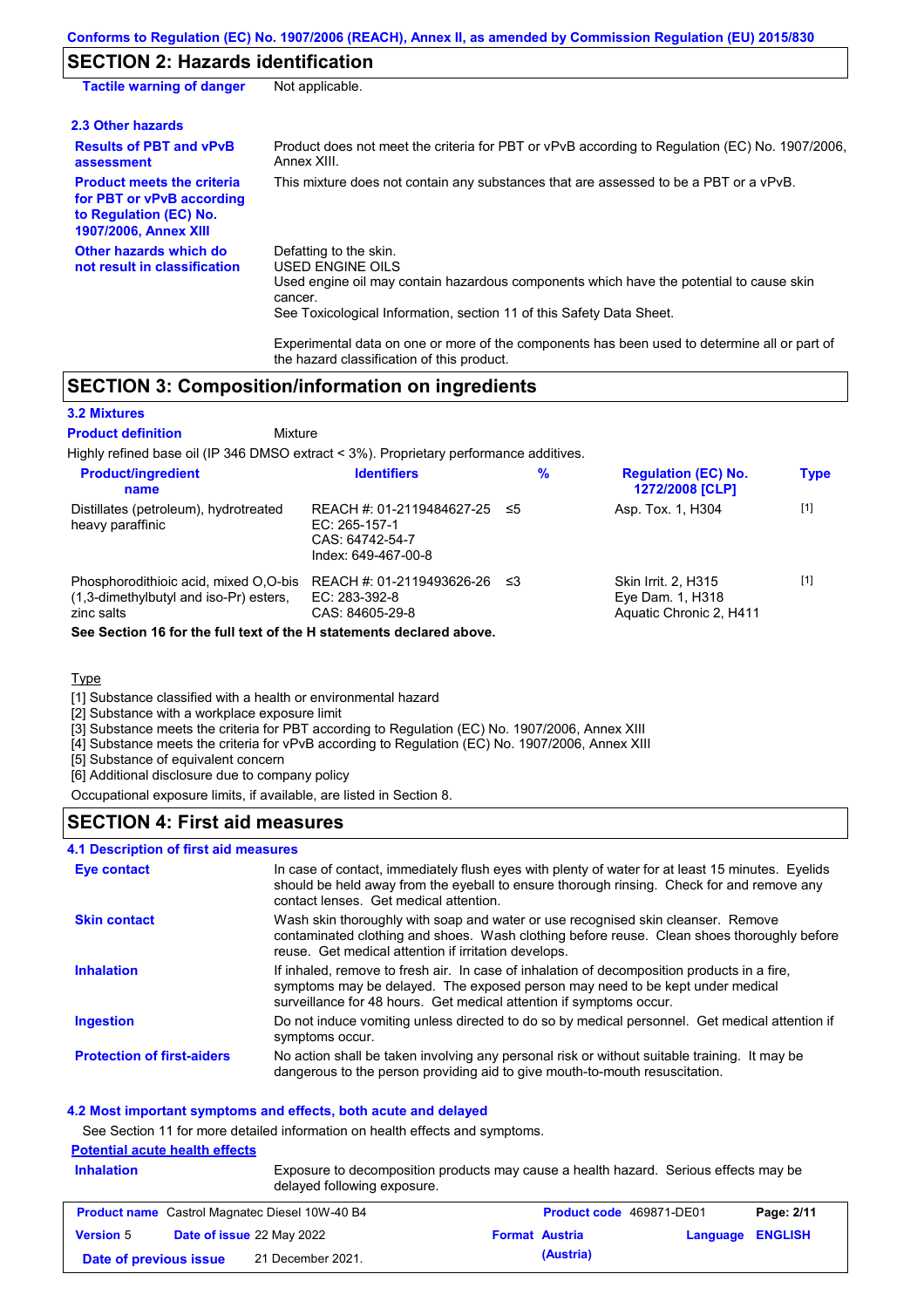### **Conforms to Regulation (EC) No. 1907/2006 (REACH), Annex II, as amended by Commission Regulation (EU) 2015/830**

# **SECTION 4: First aid measures**

| <b>Ingestion</b>    | No known significant effects or critical hazards.                                                                 |
|---------------------|-------------------------------------------------------------------------------------------------------------------|
| <b>Skin contact</b> | Defatting to the skin. May cause skin dryness and irritation.                                                     |
| Eye contact         | Not classified as an eye irritant. Based on data available for this or related materials.                         |
|                     | Delayed and immediate effects as well as chronic effects from short and long-term exposure                        |
| <b>Inhalation</b>   | Overexposure to the inhalation of airborne droplets or aerosols may cause irritation of the<br>respiratory tract. |
| <b>Ingestion</b>    | Ingestion of large quantities may cause nausea and diarrhoea.                                                     |
| <b>Skin contact</b> | Prolonged or repeated contact can defat the skin and lead to irritation and/or dermatitis.                        |
| Eye contact         | Potential risk of transient stinging or redness if accidental eye contact occurs.                                 |
|                     |                                                                                                                   |

### **4.3 Indication of any immediate medical attention and special treatment needed**

| <b>Notes to physician</b> | Treatment should in general be symptomatic and directed to relieving any effects.   |
|---------------------------|-------------------------------------------------------------------------------------|
|                           | In case of inhalation of decomposition products in a fire, symptoms may be delayed. |
|                           | The exposed person may need to be kept under medical surveillance for 48 hours.     |

# **SECTION 5: Firefighting measures**

| 5.1 Extinguishing media                                   |                                                                                                                                                                                                                                                                                                                                                                   |
|-----------------------------------------------------------|-------------------------------------------------------------------------------------------------------------------------------------------------------------------------------------------------------------------------------------------------------------------------------------------------------------------------------------------------------------------|
| <b>Suitable extinguishing</b><br>media                    | In case of fire, use foam, dry chemical or carbon dioxide extinguisher or spray.                                                                                                                                                                                                                                                                                  |
| <b>Unsuitable extinguishing</b><br>media                  | Do not use water jet. The use of a water jet may cause the fire to spread by splashing the<br>burning product.                                                                                                                                                                                                                                                    |
| 5.2 Special hazards arising from the substance or mixture |                                                                                                                                                                                                                                                                                                                                                                   |
| <b>Hazards from the</b><br>substance or mixture           | In a fire or if heated, a pressure increase will occur and the container may burst.                                                                                                                                                                                                                                                                               |
| <b>Hazardous combustion</b><br>products                   | Combustion products may include the following:<br>carbon oxides (CO, CO <sub>2</sub> ) (carbon monoxide, carbon dioxide)<br>nitrogen oxides (NO, NO <sub>2</sub> etc.)                                                                                                                                                                                            |
| 5.3 Advice for firefighters                               |                                                                                                                                                                                                                                                                                                                                                                   |
| <b>Special precautions for</b><br>fire-fighters           | No action shall be taken involving any personal risk or without suitable training. Promptly<br>isolate the scene by removing all persons from the vicinity of the incident if there is a fire.                                                                                                                                                                    |
| <b>Special protective</b><br>equipment for fire-fighters  | Fire-fighters should wear appropriate protective equipment and self-contained breathing<br>apparatus (SCBA) with a full face-piece operated in positive pressure mode. Clothing for fire-<br>fighters (including helmets, protective boots and gloves) conforming to European standard EN<br>469 will provide a basic level of protection for chemical incidents. |

### **SECTION 6: Accidental release measures**

|                                                          | 6.1 Personal precautions, protective equipment and emergency procedures                                                                                                                                                                                                                                                                                                                        |
|----------------------------------------------------------|------------------------------------------------------------------------------------------------------------------------------------------------------------------------------------------------------------------------------------------------------------------------------------------------------------------------------------------------------------------------------------------------|
| For non-emergency<br>personnel                           | No action shall be taken involving any personal risk or without suitable training. Evacuate<br>surrounding areas. Keep unnecessary and unprotected personnel from entering. Do not touch<br>or walk through spilt material. Floors may be slippery; use care to avoid falling. Put on<br>appropriate personal protective equipment.                                                            |
| For emergency responders                                 | Entry into a confined space or poorly ventilated area contaminated with vapour, mist or fume is<br>extremely hazardous without the correct respiratory protective equipment and a safe system of<br>work. Wear self-contained breathing apparatus. Wear a suitable chemical protective suit.<br>Chemical resistant boots. See also the information in "For non-emergency personnel".           |
| <b>6.2 Environmental</b><br>precautions                  | Avoid dispersal of spilt material and runoff and contact with soil, waterways, drains and sewers.<br>Inform the relevant authorities if the product has caused environmental pollution (sewers,<br>waterways, soil or air).                                                                                                                                                                    |
| 6.3 Methods and material for containment and cleaning up |                                                                                                                                                                                                                                                                                                                                                                                                |
| <b>Small spill</b>                                       | Stop leak if without risk. Move containers from spill area. Absorb with an inert material and<br>place in an appropriate waste disposal container. Dispose of via a licensed waste disposal<br>contractor.                                                                                                                                                                                     |
| Large spill                                              | Stop leak if without risk. Move containers from spill area. Prevent entry into sewers, water<br>courses, basements or confined areas. Contain and collect spillage with non-combustible,<br>absorbent material e.g. sand, earth, vermiculite or diatomaceous earth and place in container<br>for disposal according to local regulations. Dispose of via a licensed waste disposal contractor. |

| <b>Product name</b> Castrol Magnatec Diesel 10W-40 B4 |  | <b>Product code</b> 469871-DE01  | Page: 3/11 |                       |                         |  |
|-------------------------------------------------------|--|----------------------------------|------------|-----------------------|-------------------------|--|
| <b>Version 5</b>                                      |  | <b>Date of issue 22 May 2022</b> |            | <b>Format Austria</b> | <b>Language ENGLISH</b> |  |
| Date of previous issue                                |  | 21 December 2021.                |            | (Austria)             |                         |  |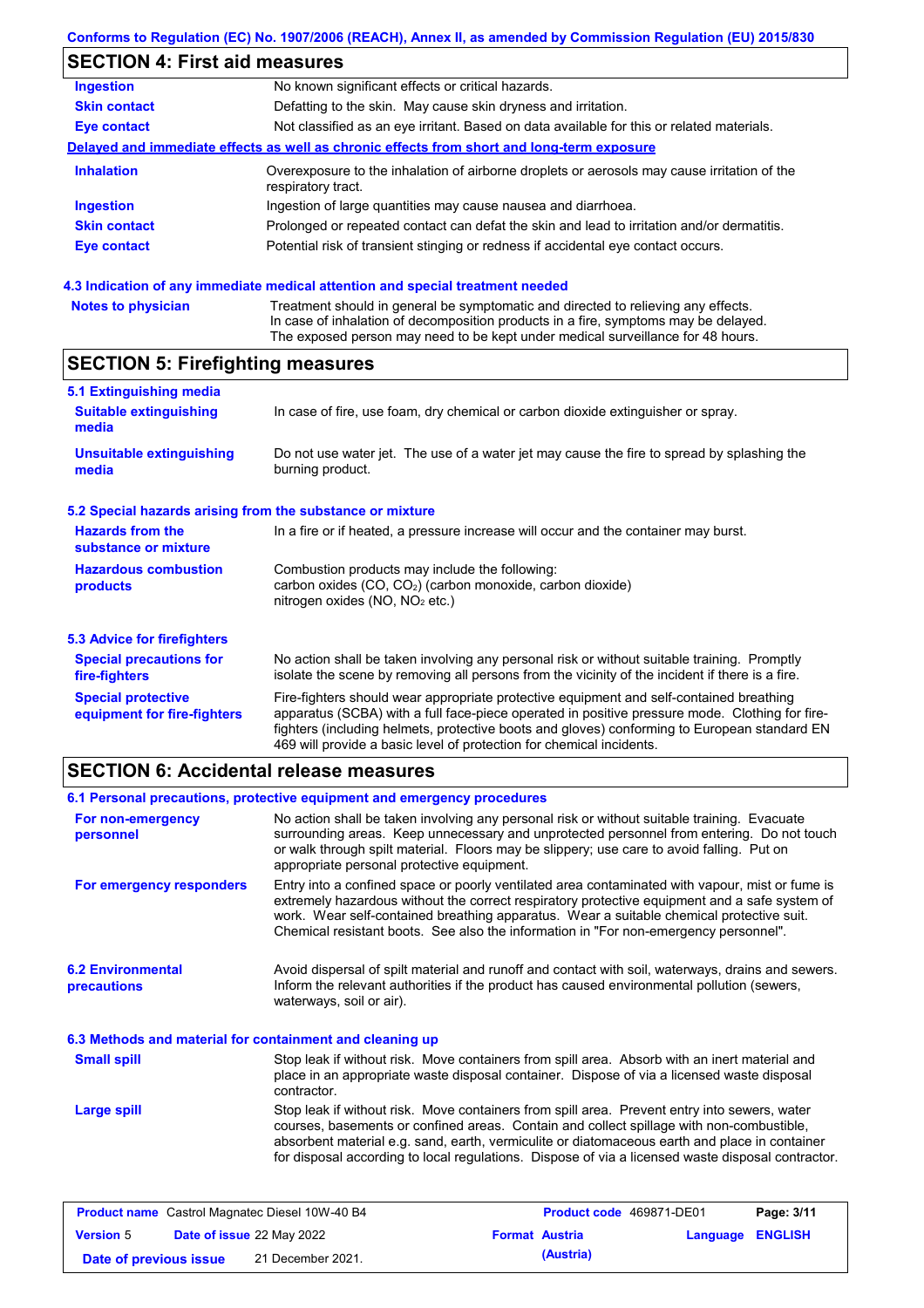### **SECTION 6: Accidental release measures**

| 6.4 Reference to other | See Section 1 for emergency contact information.                            |
|------------------------|-----------------------------------------------------------------------------|
| sections               | See Section 5 for firefighting measures.                                    |
|                        | See Section 8 for information on appropriate personal protective equipment. |
|                        | See Section 12 for environmental precautions.                               |
|                        | See Section 13 for additional waste treatment information.                  |

### **SECTION 7: Handling and storage**

| 7.1 Precautions for safe handling                                             |                                                                                                                                                                                                                                                                                                                                                                                                                                                                                          |
|-------------------------------------------------------------------------------|------------------------------------------------------------------------------------------------------------------------------------------------------------------------------------------------------------------------------------------------------------------------------------------------------------------------------------------------------------------------------------------------------------------------------------------------------------------------------------------|
| <b>Protective measures</b>                                                    | Put on appropriate personal protective equipment.                                                                                                                                                                                                                                                                                                                                                                                                                                        |
| <b>Advice on general</b><br>occupational hygiene                              | Eating, drinking and smoking should be prohibited in areas where this material is handled,<br>stored and processed. Wash thoroughly after handling. Remove contaminated clothing and<br>protective equipment before entering eating areas. See also Section 8 for additional<br>information on hygiene measures.                                                                                                                                                                         |
| <b>7.2 Conditions for safe</b><br>storage, including any<br>incompatibilities | Store in accordance with local regulations. Store in a dry, cool and well-ventilated area, away<br>from incompatible materials (see Section 10). Keep away from heat and direct sunlight. Keep<br>container tightly closed and sealed until ready for use. Containers that have been opened must<br>be carefully resealed and kept upright to prevent leakage. Store and use only in equipment/<br>containers designed for use with this product. Do not store in unlabelled containers. |
| <b>Not suitable</b>                                                           | Prolonged exposure to elevated temperature                                                                                                                                                                                                                                                                                                                                                                                                                                               |
| 7.3 Specific end use(s)                                                       |                                                                                                                                                                                                                                                                                                                                                                                                                                                                                          |
| <b>Recommendations</b>                                                        | See section 1.2 and Exposure scenarios in annex, if applicable.                                                                                                                                                                                                                                                                                                                                                                                                                          |
|                                                                               | CECTION 0. Evansure controlate research protection                                                                                                                                                                                                                                                                                                                                                                                                                                       |

### **SECTION 8: Exposure controls/personal protection**

#### **8.1 Control parameters**

#### **Occupational exposure limits** No exposure limit value known.

Whilst specific OELs for certain components may be shown in this section, other components may be present in any mist, vapour or dust produced. Therefore, the specific OELs may not be applicable to the product as a whole and are provided for guidance only.

**Recommended monitoring procedures**

If this product contains ingredients with exposure limits, personal, workplace atmosphere or biological monitoring may be required to determine the effectiveness of the ventilation or other control measures and/or the necessity to use respiratory protective equipment. Reference should be made to monitoring standards, such as the following: European Standard EN 689 (Workplace atmospheres - Guidance for the assessment of exposure by inhalation to chemical agents for comparison with limit values and measurement strategy) European Standard EN 14042 (Workplace atmospheres - Guide for the application and use of procedures for the assessment of exposure to chemical and biological agents) European Standard EN 482 (Workplace atmospheres - General requirements for the performance of procedures for the measurement of chemical agents) Reference to national guidance documents for methods for the determination of hazardous substances will also be required.

### **Derived No Effect Level**

No DNELs/DMELs available.

### **Predicted No Effect Concentration**

No PNECs available

| <b>Appropriate engineering</b><br><b>controls</b>     | Provide exhaust ventilation or other engineering controls to keep the relevant airborne<br>concentrations below their respective occupational exposure limits.<br>All activities involving chemicals should be assessed for their risks to health, to ensure<br>exposures are adequately controlled. Personal protective equipment should only be considered<br>after other forms of control measures (e.g. engineering controls) have been suitably evaluated.<br>Personal protective equipment should conform to appropriate standards, be suitable for use, be<br>kept in good condition and properly maintained.<br>Your supplier of personal protective equipment should be consulted for advice on selection and<br>appropriate standards. For further information contact your national organisation for standards.<br>The final choice of protective equipment will depend upon a risk assessment. It is important to |          |                |
|-------------------------------------------------------|-------------------------------------------------------------------------------------------------------------------------------------------------------------------------------------------------------------------------------------------------------------------------------------------------------------------------------------------------------------------------------------------------------------------------------------------------------------------------------------------------------------------------------------------------------------------------------------------------------------------------------------------------------------------------------------------------------------------------------------------------------------------------------------------------------------------------------------------------------------------------------------------------------------------------------|----------|----------------|
|                                                       | ensure that all items of personal protective equipment are compatible.                                                                                                                                                                                                                                                                                                                                                                                                                                                                                                                                                                                                                                                                                                                                                                                                                                                        |          |                |
| <b>Individual protection measures</b>                 |                                                                                                                                                                                                                                                                                                                                                                                                                                                                                                                                                                                                                                                                                                                                                                                                                                                                                                                               |          |                |
| <b>Hygiene measures</b>                               | Wash hands, forearms and face thoroughly after handling chemical products, before eating,<br>smoking and using the lavatory and at the end of the working period. Ensure that eyewash<br>stations and safety showers are close to the workstation location.                                                                                                                                                                                                                                                                                                                                                                                                                                                                                                                                                                                                                                                                   |          |                |
| <b>Respiratory protection</b>                         |                                                                                                                                                                                                                                                                                                                                                                                                                                                                                                                                                                                                                                                                                                                                                                                                                                                                                                                               |          |                |
| <b>Product name</b> Castrol Magnatec Diesel 10W-40 B4 | Product code 469871-DE01                                                                                                                                                                                                                                                                                                                                                                                                                                                                                                                                                                                                                                                                                                                                                                                                                                                                                                      |          | Page: 4/11     |
| Date of issue 22 May 2022<br><b>Version 5</b>         | <b>Format Austria</b>                                                                                                                                                                                                                                                                                                                                                                                                                                                                                                                                                                                                                                                                                                                                                                                                                                                                                                         | Language | <b>ENGLISH</b> |

**Date of previous issue (Austria)** 21 December 2021.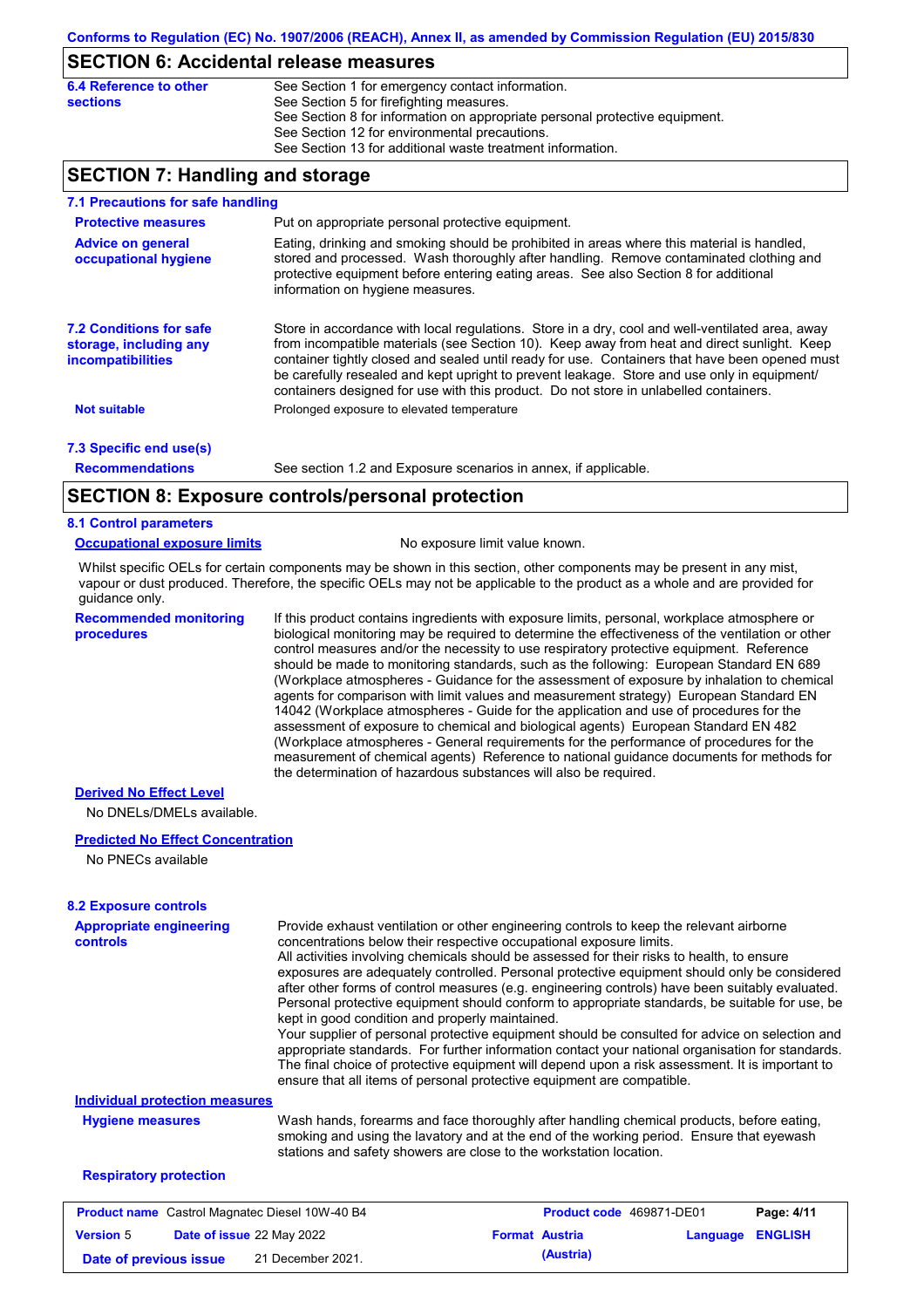# **SECTION 8: Exposure controls/personal protection**

|                            | In case of insufficient ventilation, wear suitable respiratory equipment.<br>The correct choice of respiratory protection depends upon the chemicals being handled, the<br>conditions of work and use, and the condition of the respiratory equipment. Safety procedures<br>should be developed for each intended application. Respiratory protection equipment should<br>therefore be chosen in consultation with the supplier/manufacturer and with a full assessment<br>of the working conditions.                                                                                                                                             |
|----------------------------|---------------------------------------------------------------------------------------------------------------------------------------------------------------------------------------------------------------------------------------------------------------------------------------------------------------------------------------------------------------------------------------------------------------------------------------------------------------------------------------------------------------------------------------------------------------------------------------------------------------------------------------------------|
| <b>Eye/face protection</b> | Safety glasses with side shields.                                                                                                                                                                                                                                                                                                                                                                                                                                                                                                                                                                                                                 |
| <b>Skin protection</b>     |                                                                                                                                                                                                                                                                                                                                                                                                                                                                                                                                                                                                                                                   |
| <b>Hand protection</b>     | <b>General Information:</b>                                                                                                                                                                                                                                                                                                                                                                                                                                                                                                                                                                                                                       |
|                            | Because specific work environments and material handling practices vary, safety procedures<br>should be developed for each intended application. The correct choice of protective gloves<br>depends upon the chemicals being handled, and the conditions of work and use. Most gloves<br>provide protection for only a limited time before they must be discarded and replaced (even the<br>best chemically resistant gloves will break down after repeated chemical exposures).                                                                                                                                                                  |
|                            | Gloves should be chosen in consultation with the supplier / manufacturer and taking account of<br>a full assessment of the working conditions.                                                                                                                                                                                                                                                                                                                                                                                                                                                                                                    |
|                            | Recommended: Nitrile gloves.<br><b>Breakthrough time:</b>                                                                                                                                                                                                                                                                                                                                                                                                                                                                                                                                                                                         |
|                            | Breakthrough time data are generated by glove manufacturers under laboratory test conditions<br>and represent how long a glove can be expected to provide effective permeation resistance. It<br>is important when following breakthrough time recommendations that actual workplace<br>conditions are taken into account. Always consult with your glove supplier for up-to-date<br>technical information on breakthrough times for the recommended glove type.<br>Our recommendations on the selection of gloves are as follows:                                                                                                                |
|                            | Continuous contact:                                                                                                                                                                                                                                                                                                                                                                                                                                                                                                                                                                                                                               |
|                            | Gloves with a minimum breakthrough time of 240 minutes, or >480 minutes if suitable gloves<br>can be obtained.<br>If suitable gloves are not available to offer that level of protection, gloves with shorter<br>breakthrough times may be acceptable as long as appropriate glove maintenance and<br>replacement regimes are determined and adhered to.                                                                                                                                                                                                                                                                                          |
|                            | Short-term / splash protection:                                                                                                                                                                                                                                                                                                                                                                                                                                                                                                                                                                                                                   |
|                            | Recommended breakthrough times as above.<br>It is recognised that for short-term, transient exposures, gloves with shorter breakthrough times<br>may commonly be used. Therefore, appropriate maintenance and replacement regimes must<br>be determined and rigorously followed.                                                                                                                                                                                                                                                                                                                                                                  |
|                            | <b>Glove Thickness:</b>                                                                                                                                                                                                                                                                                                                                                                                                                                                                                                                                                                                                                           |
|                            | For general applications, we recommend gloves with a thickness typically greater than 0.35 mm.                                                                                                                                                                                                                                                                                                                                                                                                                                                                                                                                                    |
|                            | It should be emphasised that glove thickness is not necessarily a good predictor of glove<br>resistance to a specific chemical, as the permeation efficiency of the glove will be dependent<br>on the exact composition of the glove material. Therefore, glove selection should also be based<br>on consideration of the task requirements and knowledge of breakthrough times.<br>Glove thickness may also vary depending on the glove manufacturer, the glove type and the<br>glove model. Therefore, the manufacturers' technical data should always be taken into account<br>to ensure selection of the most appropriate glove for the task. |
|                            | Note: Depending on the activity being conducted, gloves of varying thickness may be required<br>for specific tasks. For example:                                                                                                                                                                                                                                                                                                                                                                                                                                                                                                                  |
|                            | • Thinner gloves (down to 0.1 mm or less) may be required where a high degree of manual<br>dexterity is needed. However, these gloves are only likely to give short duration protection and<br>would normally be just for single use applications, then disposed of.                                                                                                                                                                                                                                                                                                                                                                              |
|                            | • Thicker gloves (up to 3 mm or more) may be required where there is a mechanical (as well<br>as a chemical) risk i.e. where there is abrasion or puncture potential.                                                                                                                                                                                                                                                                                                                                                                                                                                                                             |

| <b>Product name</b> Castrol Magnatec Diesel 10W-40 B4 |  | Product code 469871-DE01         |                       | Page: 5/11 |                         |  |
|-------------------------------------------------------|--|----------------------------------|-----------------------|------------|-------------------------|--|
| <b>Version 5</b>                                      |  | <b>Date of issue 22 May 2022</b> | <b>Format Austria</b> |            | <b>Language ENGLISH</b> |  |
| Date of previous issue                                |  | 21 December 2021.                |                       | (Austria)  |                         |  |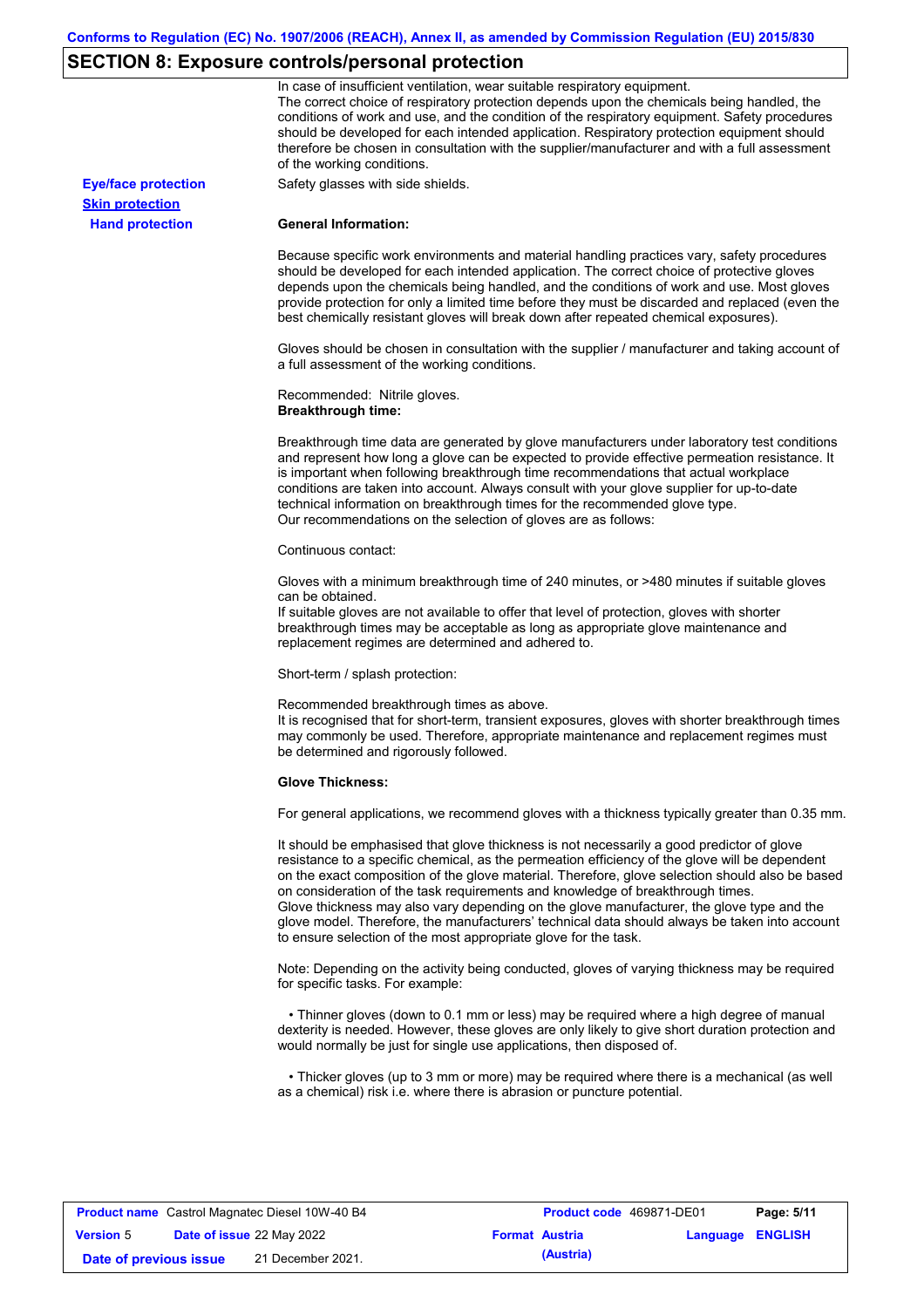# **SECTION 8: Exposure controls/personal protection**

| Use of protective clothing is good industrial practice.                                                                                                                                                                                                                                                                       |
|-------------------------------------------------------------------------------------------------------------------------------------------------------------------------------------------------------------------------------------------------------------------------------------------------------------------------------|
| Personal protective equipment for the body should be selected based on the task being                                                                                                                                                                                                                                         |
| performed and the risks involved and should be approved by a specialist before handling this<br>product.                                                                                                                                                                                                                      |
| Cotton or polyester/cotton overalls will only provide protection against light superficial                                                                                                                                                                                                                                    |
| contamination that will not soak through to the skin. Overalls should be laundered on a regular<br>basis. When the risk of skin exposure is high (e.g. when cleaning up spillages or if there is a<br>risk of splashing) then chemical resistant aprons and/or impervious chemical suits and boots<br>will be required.       |
| Respiratory protection: EN 529<br>Gloves: EN 420, EN 374<br>Eye protection: EN 166                                                                                                                                                                                                                                            |
| Filtering half-mask: EN 149                                                                                                                                                                                                                                                                                                   |
| Filtering half-mask with valve: EN 405                                                                                                                                                                                                                                                                                        |
| Half-mask: EN 140 plus filter                                                                                                                                                                                                                                                                                                 |
| Full-face mask: EN 136 plus filter<br>Particulate filters: EN 143                                                                                                                                                                                                                                                             |
| Gas/combined filters: EN 14387                                                                                                                                                                                                                                                                                                |
| Emissions from ventilation or work process equipment should be checked to ensure they<br>comply with the requirements of environmental protection legislation. In some cases, fume<br>scrubbers, filters or engineering modifications to the process equipment will be necessary to<br>reduce emissions to acceptable levels. |
|                                                                                                                                                                                                                                                                                                                               |

# **SECTION 9: Physical and chemical properties**

The conditions of measurement of all properties are at standard temperature and pressure unless otherwise indicated.

### **9.1 Information on basic physical and chemical properties**

| <b>Appearance</b>                                      |                                                                                                    |           |         |                    |          |                          |               |
|--------------------------------------------------------|----------------------------------------------------------------------------------------------------|-----------|---------|--------------------|----------|--------------------------|---------------|
| <b>Physical state</b>                                  | Liquid.                                                                                            |           |         |                    |          |                          |               |
| <b>Colour</b>                                          | Amber.                                                                                             |           |         |                    |          |                          |               |
| <b>Odour</b>                                           | Not available.                                                                                     |           |         |                    |          |                          |               |
| <b>Odour threshold</b>                                 | Not available.                                                                                     |           |         |                    |          |                          |               |
| pH                                                     | Not applicable.                                                                                    |           |         |                    |          |                          |               |
| <b>Melting point/freezing point</b>                    | Not available.                                                                                     |           |         |                    |          |                          |               |
| Initial boiling point and boiling<br>range             | Not available.                                                                                     |           |         |                    |          |                          |               |
| <b>Pour point</b>                                      | $-42 °C$                                                                                           |           |         |                    |          |                          |               |
| <b>Flash point</b>                                     | Closed cup: 202°C (395.6°F) [Pensky-Martens]<br>Open cup: 226°C (438.8°F) [Cleveland]              |           |         |                    |          |                          |               |
| <b>Evaporation rate</b>                                | Not available.                                                                                     |           |         |                    |          |                          |               |
| <b>Flammability (solid, gas)</b>                       | Not available.                                                                                     |           |         |                    |          |                          |               |
| <b>Upper/lower flammability or</b><br>explosive limits | Not available.                                                                                     |           |         |                    |          |                          |               |
| <b>Vapour pressure</b>                                 | Not available.                                                                                     |           |         |                    |          |                          |               |
|                                                        | Vapour Pressure at 20°C<br>Vapour pressure at 50°C                                                 |           |         |                    |          |                          |               |
|                                                        | <b>Ingredient name</b>                                                                             | mm Hg kPa |         | <b>Method</b>      | mm<br>Hg | kPa                      | <b>Method</b> |
|                                                        | Distillates (petroleum),<br>hydrotreated heavy<br>paraffinic                                       | < 0.08    | < 0.011 | ASTM D 5191        |          |                          |               |
|                                                        | Distillates (petroleum),<br>solvent-dewaxed<br>heavy paraffinic                                    | < 0.08    | < 0.011 | <b>ASTM D 5191</b> |          |                          |               |
|                                                        | Distillates (petroleum),<br>hydrotreated heavy<br>paraffinic                                       | < 0.08    | < 0.011 | <b>ASTM D 5191</b> |          |                          |               |
|                                                        | Phosphorodithioic acid, 0<br>mixed O,O-bis<br>(1,3-dimethylbutyl and<br>iso-Pr) esters, zinc salts |           | 0       | EU A.4             | $\Omega$ | $\Omega$                 | EU A.4        |
| <b>Vapour density</b>                                  | Not available.                                                                                     |           |         |                    |          |                          |               |
| <b>Relative density</b>                                | Not available.                                                                                     |           |         |                    |          |                          |               |
| <b>Density</b>                                         | <1000 kg/m <sup>3</sup> (<1 g/cm <sup>3</sup> ) at 15 <sup>°</sup> C                               |           |         |                    |          |                          |               |
|                                                        |                                                                                                    |           |         |                    |          |                          |               |
| <b>Product name</b> Castrol Magnatec Diesel 10W-40 B4  |                                                                                                    |           |         |                    |          | Product code 469871-DE01 | Pag           |

**Version** 5 Castrol Magnatec Diesel 10W-40 B4 **Product code** 469871-DE01 **Page: 6/11 Date of issue** 22 May 2022 **Format Austria Language ENGLISH Date of previous issue (Austria)** 21 December 2021.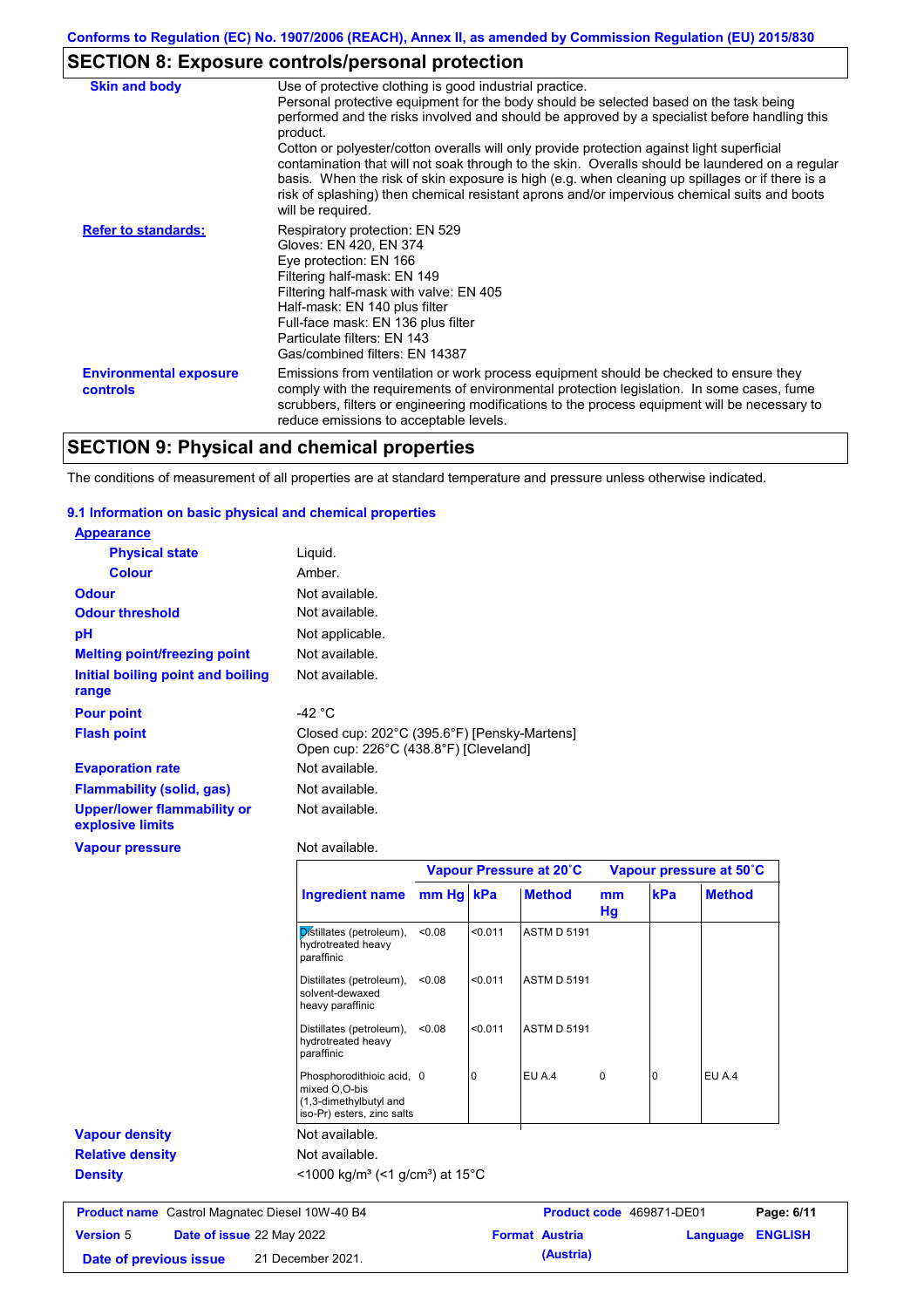# **SECTION 9: Physical and chemical properties**

| <b>Solubility(ies)</b>                                         | insoluble in water.                                                                                                                           |
|----------------------------------------------------------------|-----------------------------------------------------------------------------------------------------------------------------------------------|
| <b>Partition coefficient: n-octanol/</b><br>water              | Not applicable.                                                                                                                               |
| <b>Auto-ignition temperature</b>                               | Not available.                                                                                                                                |
| <b>Decomposition temperature</b>                               | Not available.                                                                                                                                |
| <b>Viscosity</b>                                               | Kinematic: 101.1 mm <sup>2</sup> /s (101.1 cSt) at 40 $^{\circ}$ C<br>Kinematic: 13.8 to 16.2 mm <sup>2</sup> /s (13.8 to 16.2 cSt) at 100 °C |
| <b>Explosive properties</b>                                    | Not available.                                                                                                                                |
| <b>Oxidising properties</b>                                    | Not available.                                                                                                                                |
| <b>Particle characteristics</b><br><b>Median particle size</b> | Not applicable.                                                                                                                               |
| 9.2 Other information                                          |                                                                                                                                               |

No additional information.

# **SECTION 10: Stability and reactivity**

| <b>10.1 Reactivity</b>                            | No specific test data available for this product. Refer to Conditions to avoid and Incompatible<br>materials for additional information.                                |
|---------------------------------------------------|-------------------------------------------------------------------------------------------------------------------------------------------------------------------------|
| <b>10.2 Chemical stability</b>                    | The product is stable.                                                                                                                                                  |
| <b>10.3 Possibility of</b><br>hazardous reactions | Under normal conditions of storage and use, hazardous reactions will not occur.<br>Under normal conditions of storage and use, hazardous polymerisation will not occur. |
| <b>10.4 Conditions to avoid</b>                   | Avoid all possible sources of ignition (spark or flame).                                                                                                                |
| <b>10.5 Incompatible materials</b>                | Reactive or incompatible with the following materials: oxidising materials.                                                                                             |
| <b>10.6 Hazardous</b><br>decomposition products   | Under normal conditions of storage and use, hazardous decomposition products should not be<br>produced.                                                                 |

# **SECTION 11: Toxicological information**

| 11.1 Information on toxicological effects          |                                                                                                                     |
|----------------------------------------------------|---------------------------------------------------------------------------------------------------------------------|
| <b>Acute toxicity estimates</b>                    |                                                                                                                     |
| Not available.                                     |                                                                                                                     |
| <b>Information on likely</b><br>routes of exposure | Routes of entry anticipated: Dermal, Inhalation.                                                                    |
| <b>Potential acute health effects</b>              |                                                                                                                     |
| <b>Inhalation</b>                                  | Exposure to decomposition products may cause a health hazard. Serious effects may be<br>delayed following exposure. |
| <b>Ingestion</b>                                   | No known significant effects or critical hazards.                                                                   |
| <b>Skin contact</b>                                | Defatting to the skin. May cause skin dryness and irritation.                                                       |
| <b>Eye contact</b>                                 | Not classified as an eye irritant. Based on data available for this or related materials.                           |
|                                                    | <b>Symptoms related to the physical, chemical and toxicological characteristics</b>                                 |
| <b>Inhalation</b>                                  | No specific data.                                                                                                   |
| <b>Ingestion</b>                                   | No specific data.                                                                                                   |
| <b>Skin contact</b>                                | Adverse symptoms may include the following:<br><i>irritation</i><br>dryness<br>cracking                             |
| <b>Eye contact</b>                                 | No specific data.                                                                                                   |
|                                                    | Delayed and immediate effects as well as chronic effects from short and long-term exposure                          |
| <b>Inhalation</b>                                  | Overexposure to the inhalation of airborne droplets or aerosols may cause irritation of the<br>respiratory tract.   |
| <b>Ingestion</b>                                   | Ingestion of large quantities may cause nausea and diarrhoea.                                                       |
| <b>Skin contact</b>                                | Prolonged or repeated contact can defat the skin and lead to irritation and/or dermatitis.                          |
| <b>Eye contact</b>                                 | Potential risk of transient stinging or redness if accidental eye contact occurs.                                   |
| <b>Potential chronic health effects</b>            |                                                                                                                     |
| Product name Castrol Magnatec Diesel 10W-40 B4     | Product code 469871-DE01<br>Page: 7/11                                                                              |
| <b>Version 5</b>                                   | Date of issue 22 May 2022<br><b>Format Austria</b><br><b>ENGLISH</b><br>Language                                    |
| Date of previous issue                             | (Austria)<br>21 December 2021.                                                                                      |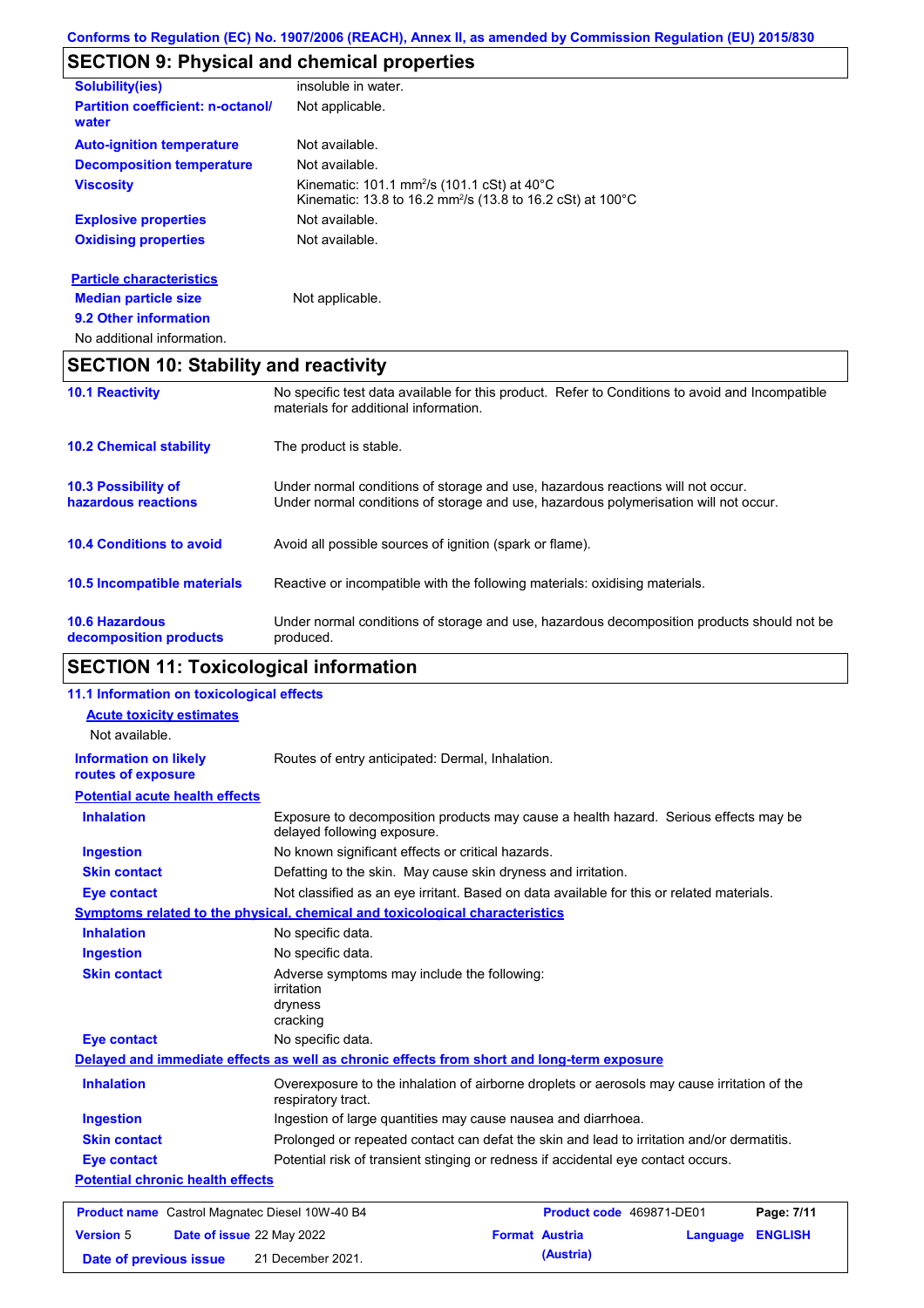### **SECTION 11: Toxicological information**

| <b>General</b>               | USED ENGINE OILS                                                                                                                                                                                                                                                                                                                                                                     |
|------------------------------|--------------------------------------------------------------------------------------------------------------------------------------------------------------------------------------------------------------------------------------------------------------------------------------------------------------------------------------------------------------------------------------|
|                              | Combustion products resulting from the operation of internal combustion engines contaminate<br>engine oils during use. Used engine oil may contain hazardous components which have the<br>potential to cause skin cancer. Frequent or prolonged contact with all types and makes of used<br>engine oil must therefore be avoided and a high standard of personal hygiene maintained. |
| <b>Carcinogenicity</b>       | No known significant effects or critical hazards.                                                                                                                                                                                                                                                                                                                                    |
| <b>Mutagenicity</b>          | No known significant effects or critical hazards.                                                                                                                                                                                                                                                                                                                                    |
| <b>Developmental effects</b> | No known significant effects or critical hazards.                                                                                                                                                                                                                                                                                                                                    |
| <b>Fertility effects</b>     | No known significant effects or critical hazards.                                                                                                                                                                                                                                                                                                                                    |

# **SECTION 12: Ecological information**

#### **12.1 Toxicity**

**Environmental hazards** Not classified as dangerous

#### **12.2 Persistence and degradability**

Expected to be biodegradable.

#### **12.3 Bioaccumulative potential**

This product is not expected to bioaccumulate through food chains in the environment.

| <b>12.4 Mobility in soil</b>                                  |                                                                      |
|---------------------------------------------------------------|----------------------------------------------------------------------|
| <b>Soil/water partition</b><br>coefficient (K <sub>oc</sub> ) | Not available.                                                       |
| <b>Mobility</b>                                               | Spillages may penetrate the soil causing ground water contamination. |

#### **12.5 Results of PBT and vPvB assessment**

Product does not meet the criteria for PBT or vPvB according to Regulation (EC) No. 1907/2006, Annex XIII.

#### **12.6 Other adverse effects**

Spills may form a film on water surfaces causing physical damage to organisms. Oxygen transfer could also be impaired. **Other ecological information**

### **SECTION 13: Disposal considerations**

### **13.1 Waste treatment methods**

**Product**

#### Where possible, arrange for product to be recycled. Dispose of via an authorised person/ licensed waste disposal contractor in accordance with local regulations. **Methods of disposal**

### **Hazardous waste** Yes.

| European waste catalogue (EWC) |                                                                 |
|--------------------------------|-----------------------------------------------------------------|
| Waste code                     | <b>Waste designation</b>                                        |
| $130205*$                      | mineral-based non-chlorinated engine, gear and lubricating oils |

However, deviation from the intended use and/or the presence of any potential contaminants may require an alternative waste disposal code to be assigned by the end user.

| <b>Packaging</b>           |                                                                                                                                                                                                                                                                                                                                                                                                                                                                                                 |
|----------------------------|-------------------------------------------------------------------------------------------------------------------------------------------------------------------------------------------------------------------------------------------------------------------------------------------------------------------------------------------------------------------------------------------------------------------------------------------------------------------------------------------------|
| <b>Methods of disposal</b> | Where possible, arrange for product to be recycled. Dispose of via an authorised person/<br>licensed waste disposal contractor in accordance with local regulations.                                                                                                                                                                                                                                                                                                                            |
| <b>Special precautions</b> | This material and its container must be disposed of in a safe way. Care should be taken when<br>handling emptied containers that have not been cleaned or rinsed out. Empty containers or<br>liners may retain some product residues. Empty containers represent a fire hazard as they may<br>contain flammable product residues and vapour. Never weld, solder or braze empty containers.<br>Avoid dispersal of spilt material and runoff and contact with soil, waterways, drains and sewers. |
| <b>References</b>          | Commission 2014/955/EU<br>Directive 2008/98/EC                                                                                                                                                                                                                                                                                                                                                                                                                                                  |

| <b>Product name</b> Castrol Magnatec Diesel 10W-40 B4 |  |                                  | <b>Product code</b> 469871-DE01 |                       | Page: 8/11              |  |
|-------------------------------------------------------|--|----------------------------------|---------------------------------|-----------------------|-------------------------|--|
| <b>Version 5</b>                                      |  | <b>Date of issue 22 May 2022</b> |                                 | <b>Format Austria</b> | <b>Language ENGLISH</b> |  |
| Date of previous issue                                |  | 21 December 2021.                |                                 | (Austria)             |                         |  |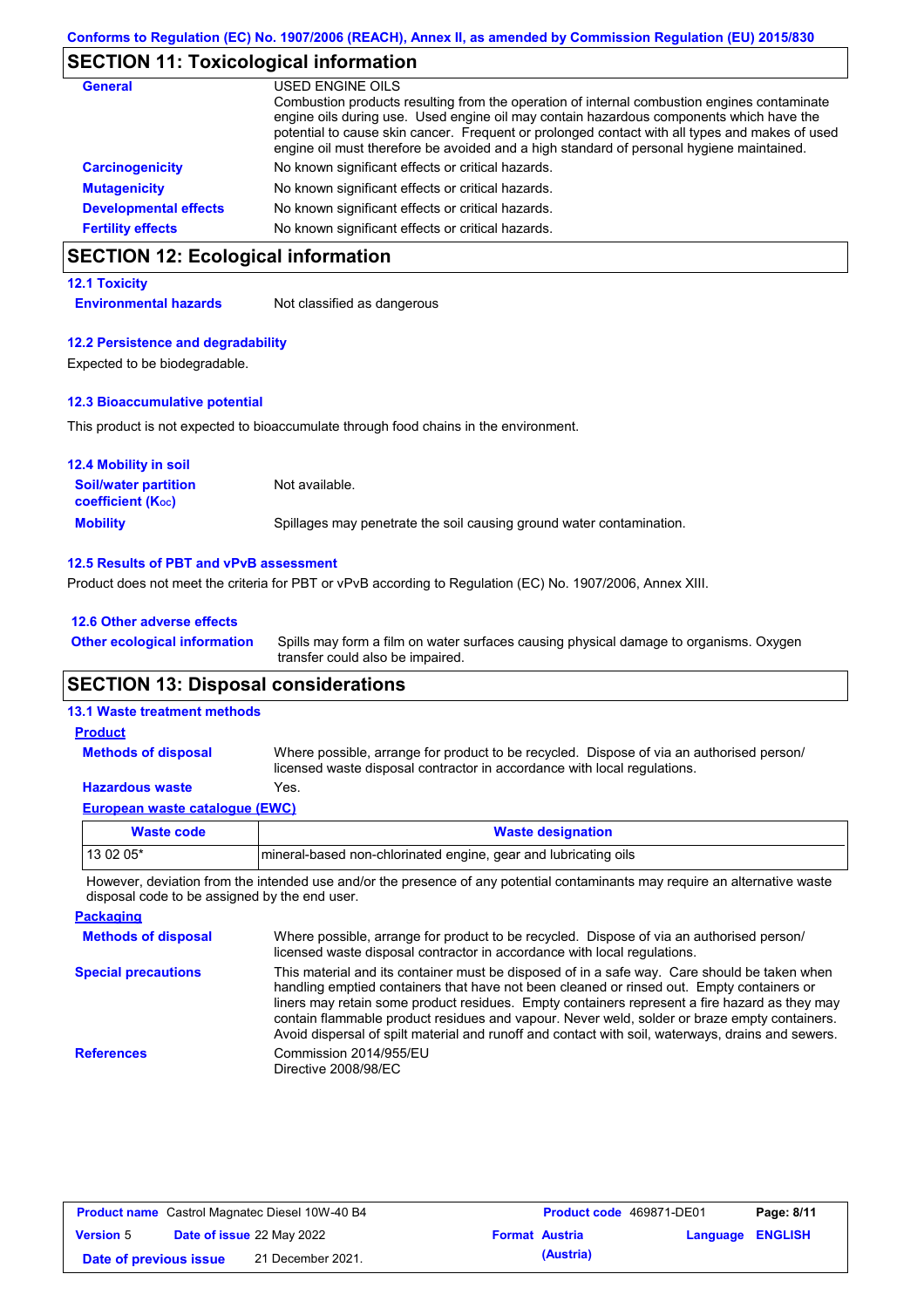#### - - - - - - - - - Not regulated. Not regulated. Not regulated. - - - **SECTION 14: Transport information ADR/RID IMDG IATA 14.1 UN number 14.2 UN proper shipping name 14.3 Transport hazard class(es) 14.4 Packing group ADN Additional information 14.5 Environmental hazards** No. 1980 | No. 1980 | No. 1980 | No. 1980 | No. 1980 | No. 1980 | No. 1980 | No. 1980 | No. 1980 | No. 1980 | Not regulated. - -<br>No. - -

**14.6 Special precautions for user** Not available.

**14.7 Transport in bulk according to IMO instruments**

Not available.

### **SECTION 15: Regulatory information**

**Other regulations REACH Status** The company, as identified in Section 1, sells this product in the EU in compliance with the current requirements of REACH. **15.1 Safety, health and environmental regulations/legislation specific for the substance or mixture EU Regulation (EC) No. 1907/2006 (REACH) Annex XIV - List of substances subject to authorisation Substances of very high concern** None of the components are listed. At least one component is not listed. At least one component is not listed. At least one component is not listed. At least one component is not listed. At least one component is not listed. All components are listed or exempted. At least one component is not listed. **United States inventory (TSCA 8b) Australia inventory (AIIC) Canada inventory China inventory (IECSC) Japan inventory (CSCL) Korea inventory (KECI) Philippines inventory (PICCS) Taiwan Chemical Substances Inventory (TCSI) All components are listed or exempted. Ozone depleting substances (1005/2009/EU)** Not listed. **Prior Informed Consent (PIC) (649/2012/EU)** None of the components are listed. **Annex XIV EU Regulation (EC) No. 1907/2006 (REACH) Annex XVII - Restrictions on the manufacture, placing on the market and use of certain dangerous substances, mixtures and articles** Not applicable. **Product name** Castrol Magnatec Diesel 10W-40 B4 **Product Code 469871-DE01 Page: 9/11 Version** 5

**Date of issue** 22 May 2022 **Format Austria Language ENGLISH Date of previous issue (Austria)** 21 December 2021.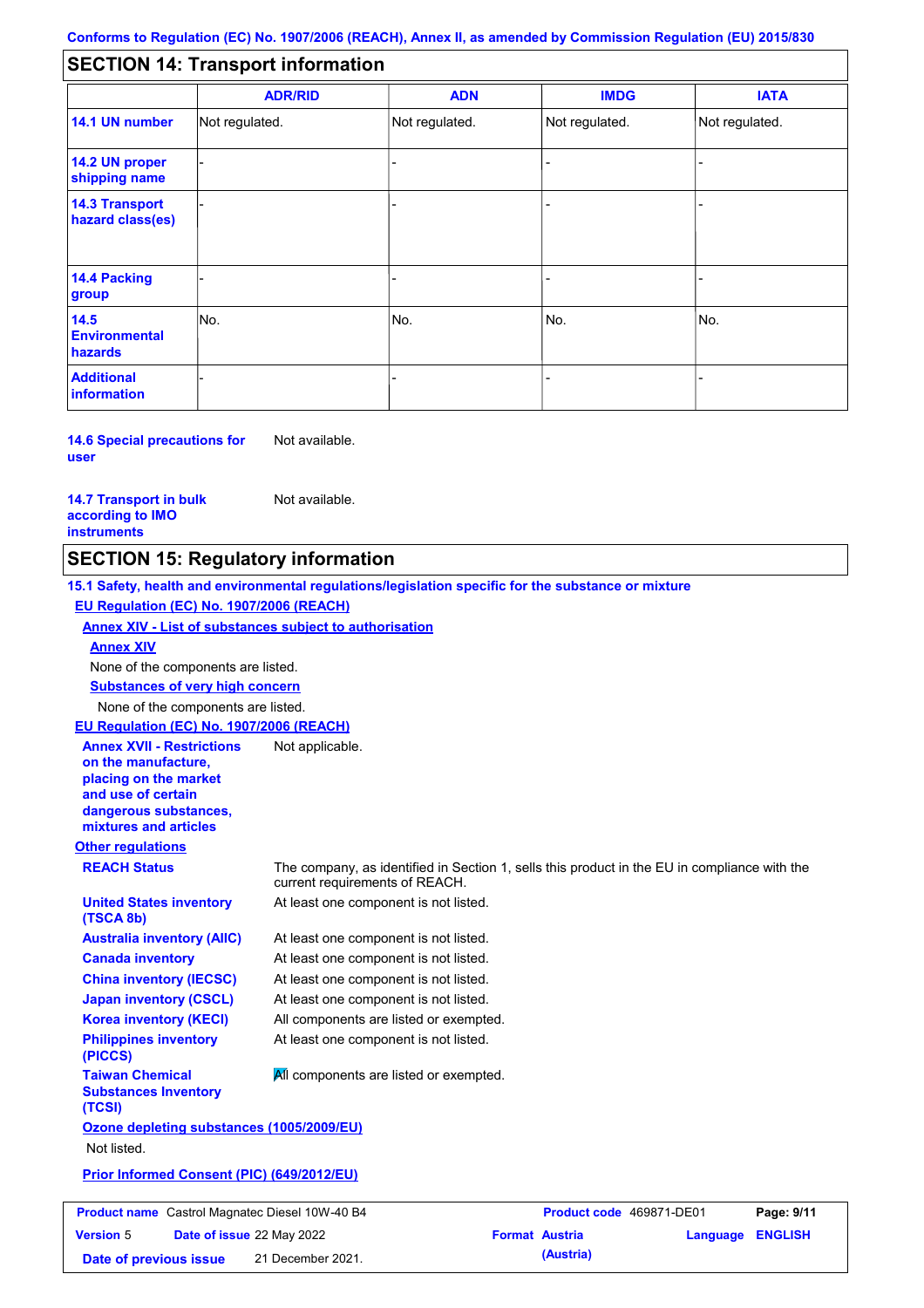# **SECTION 15: Regulatory information**

Not listed.

**15.2 Chemical safety** 

**assessment**

| <b>Persistent Organic Pollutants</b><br>Not listed.         |            |
|-------------------------------------------------------------|------------|
| <b>EU - Water framework directive - Priority substances</b> |            |
| None of the components are listed.                          |            |
| <b>Seveso Directive</b>                                     |            |
| This product is not controlled under the Seveso Directive.  |            |
| <b>National regulations</b>                                 |            |
| Limitation of the use of<br>organic solvents                | Permitted. |

A Chemical Safety Assessment has been carried out for one or more of the substances within this mixture. A Chemical Safety Assessment has not been carried out for the mixture itself.

| <b>SECTION 16: Other information</b> |  |
|--------------------------------------|--|

| <b>Abbreviations and acronyms</b> | ADN = European Provisions concerning the International Carriage of Dangerous Goods by                                                          |  |  |  |  |
|-----------------------------------|------------------------------------------------------------------------------------------------------------------------------------------------|--|--|--|--|
|                                   | Inland Waterway<br>ADR = The European Agreement concerning the International Carriage of Dangerous Goods by                                    |  |  |  |  |
|                                   | Road                                                                                                                                           |  |  |  |  |
|                                   | ATE = Acute Toxicity Estimate                                                                                                                  |  |  |  |  |
|                                   | BCF = Bioconcentration Factor                                                                                                                  |  |  |  |  |
|                                   | CAS = Chemical Abstracts Service                                                                                                               |  |  |  |  |
|                                   | CLP = Classification, Labelling and Packaging Regulation [Regulation (EC) No. 1272/2008]                                                       |  |  |  |  |
|                                   | CSA = Chemical Safety Assessment                                                                                                               |  |  |  |  |
|                                   | CSR = Chemical Safety Report                                                                                                                   |  |  |  |  |
|                                   | DMEL = Derived Minimal Effect Level                                                                                                            |  |  |  |  |
|                                   | DNEL = Derived No Effect Level                                                                                                                 |  |  |  |  |
|                                   | EINECS = European Inventory of Existing Commercial chemical Substances                                                                         |  |  |  |  |
|                                   | ES = Exposure Scenario<br>EUH statement = CLP-specific Hazard statement                                                                        |  |  |  |  |
|                                   | EWC = European Waste Catalogue                                                                                                                 |  |  |  |  |
|                                   | GHS = Globally Harmonized System of Classification and Labelling of Chemicals                                                                  |  |  |  |  |
|                                   | IATA = International Air Transport Association                                                                                                 |  |  |  |  |
|                                   | IBC = Intermediate Bulk Container                                                                                                              |  |  |  |  |
|                                   | IMDG = International Maritime Dangerous Goods                                                                                                  |  |  |  |  |
|                                   | $LogPow = logarithm$ of the octanol/water partition coefficient                                                                                |  |  |  |  |
|                                   | MARPOL = International Convention for the Prevention of Pollution From Ships, 1973 as                                                          |  |  |  |  |
|                                   | modified by the Protocol of 1978. ("Marpol" = marine pollution)                                                                                |  |  |  |  |
|                                   | OECD = Organisation for Economic Co-operation and Development                                                                                  |  |  |  |  |
|                                   | PBT = Persistent, Bioaccumulative and Toxic                                                                                                    |  |  |  |  |
|                                   | <b>PNEC</b> = Predicted No Effect Concentration                                                                                                |  |  |  |  |
|                                   | REACH = Registration, Evaluation, Authorisation and Restriction of Chemicals Regulation                                                        |  |  |  |  |
|                                   | [Regulation (EC) No. 1907/2006]                                                                                                                |  |  |  |  |
|                                   | RID = The Regulations concerning the International Carriage of Dangerous Goods by Rail<br>RRN = REACH Registration Number                      |  |  |  |  |
|                                   | SADT = Self-Accelerating Decomposition Temperature                                                                                             |  |  |  |  |
|                                   | SVHC = Substances of Very High Concern                                                                                                         |  |  |  |  |
|                                   | STOT-RE = Specific Target Organ Toxicity - Repeated Exposure                                                                                   |  |  |  |  |
|                                   | STOT-SE = Specific Target Organ Toxicity - Single Exposure                                                                                     |  |  |  |  |
|                                   | $TWA = Time$ weighted average                                                                                                                  |  |  |  |  |
|                                   | $UN = United Nations$                                                                                                                          |  |  |  |  |
|                                   | UVCB = Complex hydrocarbon substance                                                                                                           |  |  |  |  |
|                                   | VOC = Volatile Organic Compound                                                                                                                |  |  |  |  |
|                                   | vPvB = Very Persistent and Very Bioaccumulative                                                                                                |  |  |  |  |
|                                   | Varies = may contain one or more of the following 64741-88-4 / RRN 01-2119488706-23,                                                           |  |  |  |  |
|                                   | 64741-89-5 / RRN 01-2119487067-30, 64741-95-3 / RRN 01-2119487081-40, 64741-96-4/ RRN                                                          |  |  |  |  |
|                                   | 01-2119483621-38, 64742-01-4 / RRN 01-2119488707-21, 64742-44-5 / RRN                                                                          |  |  |  |  |
|                                   | 01-2119985177-24, 64742-45-6, 64742-52-5 / RRN 01-2119467170-45, 64742-53-6 / RRN                                                              |  |  |  |  |
|                                   | 01-2119480375-34, 64742-54-7 / RRN 01-2119484627-25, 64742-55-8 / RRN<br>01-2119487077-29, 64742-56-9 / RRN 01-2119480132-48, 64742-57-0 / RRN |  |  |  |  |
|                                   | 01-2119489287-22, 64742-58-1, 64742-62-7 / RRN 01-2119480472-38, 64742-63-8,                                                                   |  |  |  |  |
|                                   | 64742-65-0 / RRN 01-2119471299-27, 64742-70-7 / RRN 01-2119487080-42, 72623-85-9 /                                                             |  |  |  |  |
|                                   | RRN 01-2119555262-43, 72623-86-0 / RRN 01-2119474878-16, 72623-87-1 / RRN                                                                      |  |  |  |  |
|                                   | 01-2119474889-13                                                                                                                               |  |  |  |  |

### **Procedure used to derive the classification according to Regulation (EC) No. 1272/2008 [CLP/GHS]**

| <b>Product name</b> Castrol Magnatec Diesel 10W-40 B4 |                                  | <b>Product code</b> 469871-DE01 |                       | Page: 10/11 |                         |  |
|-------------------------------------------------------|----------------------------------|---------------------------------|-----------------------|-------------|-------------------------|--|
| <b>Version 5</b>                                      | <b>Date of issue 22 May 2022</b> |                                 | <b>Format Austria</b> |             | <b>Language ENGLISH</b> |  |
| Date of previous issue                                |                                  | 21 December 2021.               |                       | (Austria)   |                         |  |